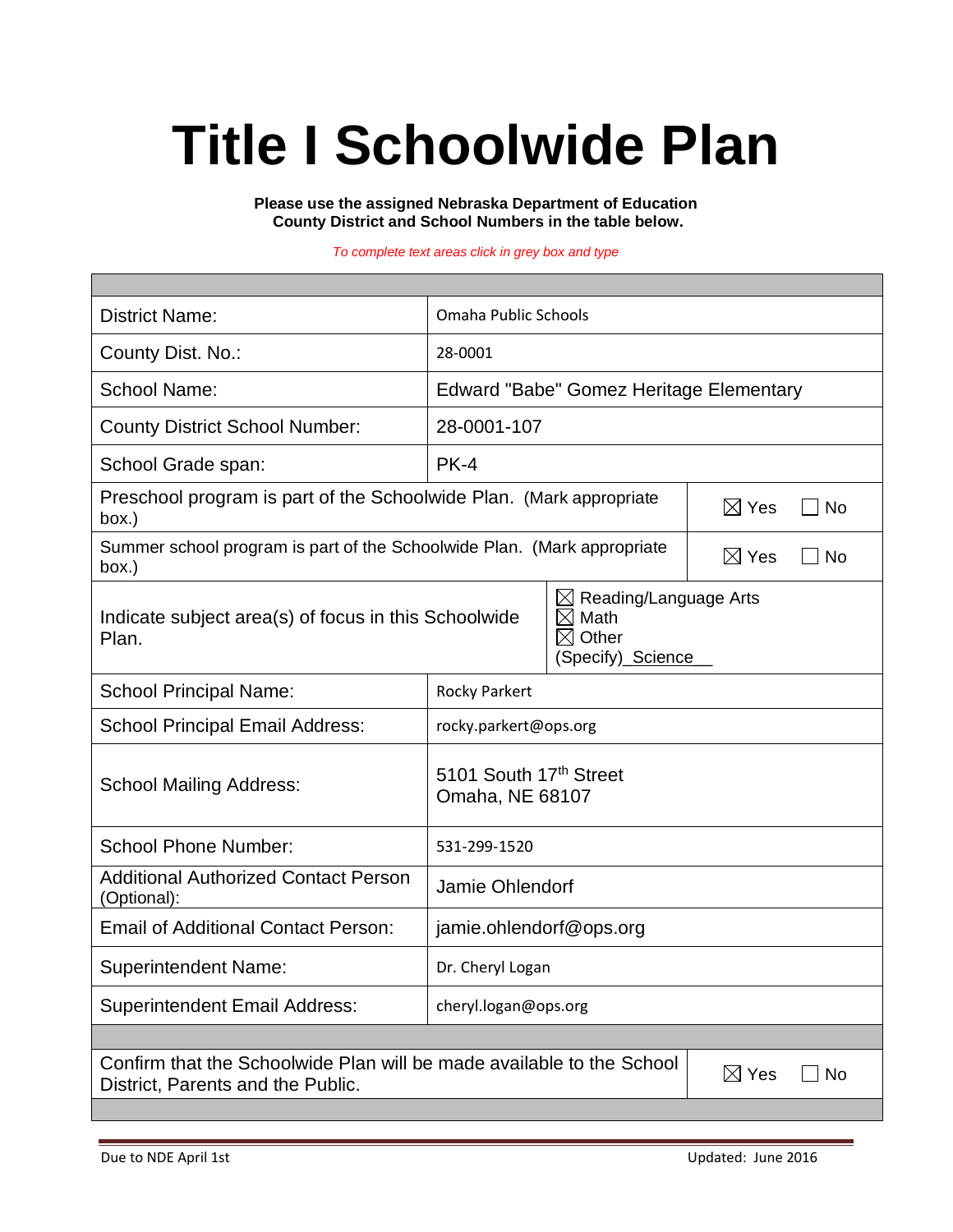| <b>Evelyn Chavez</b><br>Parent<br>John Campin<br>Principal<br>Leah Kastrup<br><b>Assistant Principal</b><br>Jamie Ohlendorf<br><b>Instructional Facilitator</b><br>Melissa Wolken<br>Dual Language Lead Teacher<br>Julia Harris<br>Teacher<br>Aaron Norman<br>Teacher<br>Brenda Bueno<br>Parent<br><b>Celeste Cervantes</b><br>Parent<br>Marcela Torres<br>Parent<br><b>School Information</b><br>(As of the last Friday in September) | Names of Planning Team<br>(include staff, parents & at least one student if Secondary School) |  |                        | Titles of those on Planning Team |  |                                           |  |
|----------------------------------------------------------------------------------------------------------------------------------------------------------------------------------------------------------------------------------------------------------------------------------------------------------------------------------------------------------------------------------------------------------------------------------------|-----------------------------------------------------------------------------------------------|--|------------------------|----------------------------------|--|-------------------------------------------|--|
|                                                                                                                                                                                                                                                                                                                                                                                                                                        |                                                                                               |  |                        |                                  |  |                                           |  |
|                                                                                                                                                                                                                                                                                                                                                                                                                                        |                                                                                               |  |                        |                                  |  |                                           |  |
|                                                                                                                                                                                                                                                                                                                                                                                                                                        | Enrollment: 840                                                                               |  | Average Class Size: 19 |                                  |  | Number of Certified Instruction Staff: 70 |  |
| <b>Race and Ethnicity Percentages</b>                                                                                                                                                                                                                                                                                                                                                                                                  |                                                                                               |  |                        |                                  |  |                                           |  |
| Asian: 0.12 %<br>Hispanic: 90 %                                                                                                                                                                                                                                                                                                                                                                                                        | White: 7.02 %                                                                                 |  |                        |                                  |  |                                           |  |
| American Indian/Alaskan Native: 0.24 %                                                                                                                                                                                                                                                                                                                                                                                                 | Black/African American: 1.43 %                                                                |  |                        |                                  |  |                                           |  |
| Two or More Races: 1.19 %                                                                                                                                                                                                                                                                                                                                                                                                              | Native Hawaiian or Other Pacific Islander: 0 %                                                |  |                        |                                  |  |                                           |  |
| Other Demographics Percentages                                                                                                                                                                                                                                                                                                                                                                                                         |                                                                                               |  |                        |                                  |  |                                           |  |
| English Learner: 55.9 %<br>Mobility: 13.3 %                                                                                                                                                                                                                                                                                                                                                                                            | Poverty: 88.2 %                                                                               |  |                        |                                  |  |                                           |  |

| Assessments used in the Comprehensive Needs Assessment<br>(ie. NeSA, MAP, ITBS, AIMS web, DIBELS, CAT etc.) |                       |  |
|-------------------------------------------------------------------------------------------------------------|-----------------------|--|
| NSCAS State Summative 2018                                                                                  | MAP-Science 3-4       |  |
| MAP Growth-Reading K-4                                                                                      | <b>NeSA 2017</b>      |  |
| MAP Growth-Math K-4                                                                                         | K-1 Reading/Math-2017 |  |

# *Please write a narrative in each box below to correspond to the Rating Rubric.*

*Place documentation in corresponding folder on flash drive to support the narrative.*

#### **1. Comprehensive Needs Assessment**

1.1 Please provide a narrative below describing how disaggregated data was used in the analysis from the  $\vert$  needs assessment to plan instruction. Provide supporting documentation in the corresponding folder. **The disaggregated data is used in classrooms to drive instruction.**

#### Due to NDE April 1st Updated: June 2016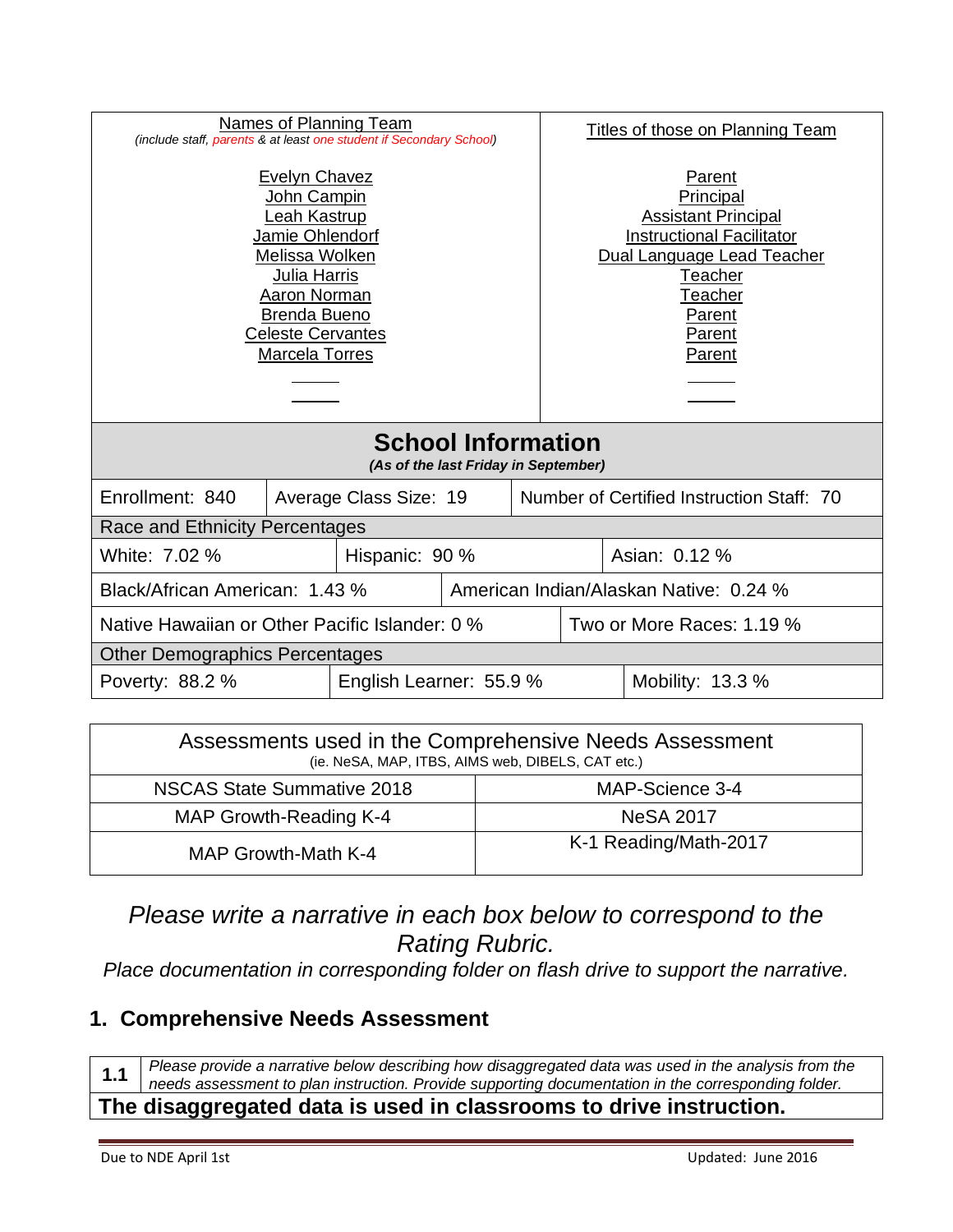**Teachers were provided training on how to run various MAP Growth reports and then understand and interpret the data. Teachers ran the reports in math, reading, and science. The reports were used to develop an action plan and target specific needs within the classroom. Action plans are updated every 15 days, including a progress monitor form.** 

**Twice a year, a reading benchmark is assessed on every student to determine an accurate reading level. LLI (Leveled Literacy Intervention) is implemented, during a built in intervention block, in each kindergarten through second grade classroom. Our reading interventionist, Shari Smith, also schedules LLI classes throughout the day.**

**Using the Table of Specifications provided by the Nebraska Department of Education, teachers develop of plan of review before state testing. This plan is designed to meet the needs of individual students.** 

**In November, a Data Night for families was held in the building. There was a Powerpoint presentation explaining the data and how it's used in the classrooms.**

**Our Early Childhood Teachers use Creative Curriculum. Using the assessment tools within Creative Curriculum, teachers develop and implement lesson plans that are idividualized to meet the needs of the students.** 

**Disaggregated data results are located in the Gomez Heritage Data Book in Folder 1.1 on the following pages:**

**\*NeSA-Reading pages 9-10 \*NeSA-Math page 13 \*MAP Growth (grade 2)- pages 19-20 \*K-1 Reading and Math- page 25**

**Professional Development was provided to support all areas identified in the Schoolwide Plan. This includes:**

**\*KAGAN Engagement Strategies \*MAP Growth Trainings \*Responsive Classrooms**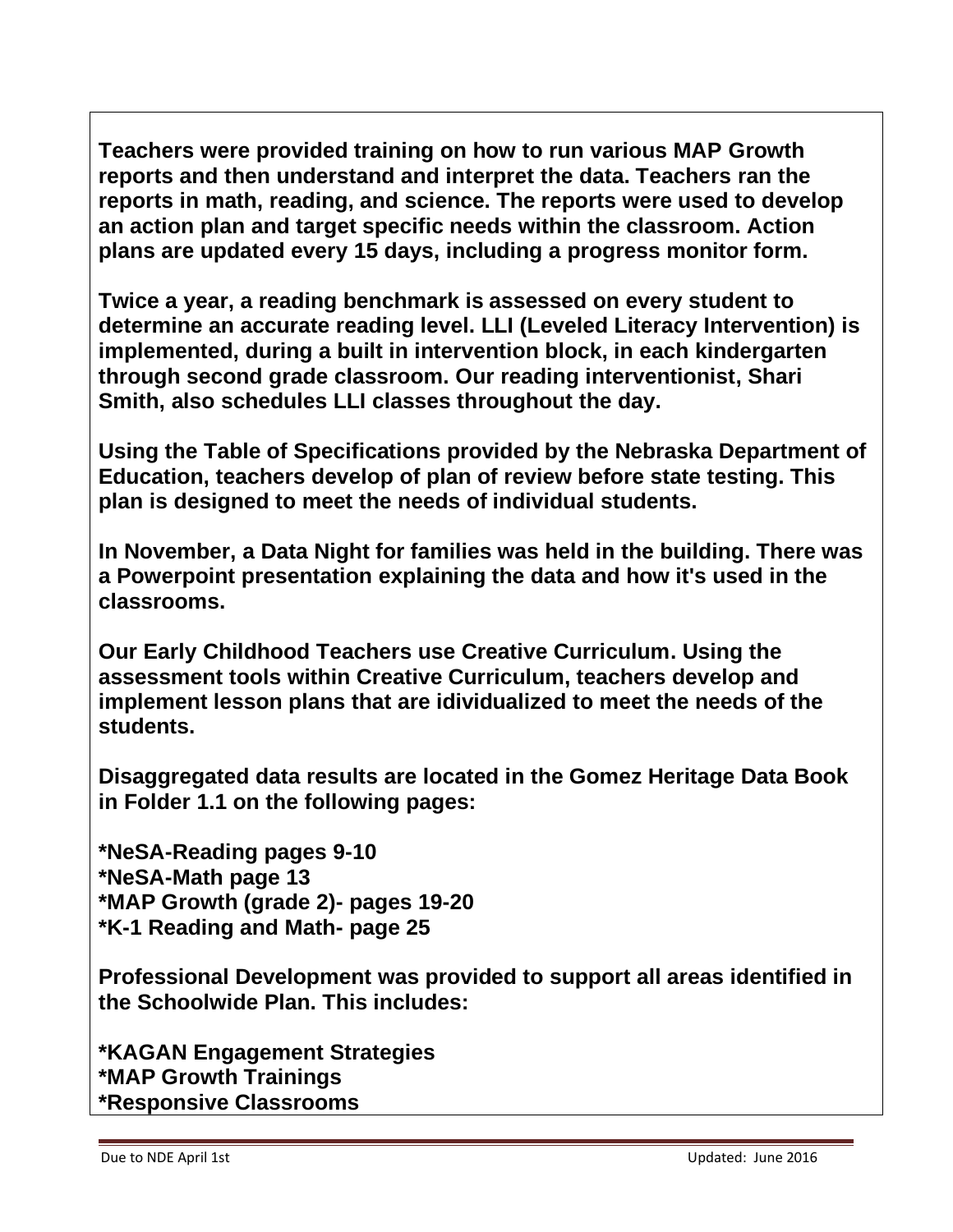**\*NSCAS- State Summative Assessment \*Educational Instructional Leadership Network for Leadership Team \*Creating Instructional Action Plans based on Data Analysis \*Coaching by Leadership Team on Instructional Strategies**

**1.2** *Please provide a narrative below that describes how the building gathered information from parents and community to identify the needs of the school. Provide supporting documentation in the corresponding folder.*

**A School Improvement Planning team that included teachers, specialists, and administration held a meeting to discuss the School Improvement Plan. Information was presented at team meetings and input was gathered from staff.**

**On September 12, 2017, a meeting was held with parents to discuss the components of the School Improvement Plan. Parents provided ideas as to what they felt was working well at the school and things they would like to see added. Some of the parent suggestions included:**

**-Adding extra-curricular clubs after school -Enrichment in Science -Parent English Conversation Club**

**In October, a Family Volunteer Kick-Off Night was held. During the event, a presenter talked with families about the importance of involvement in the school. There was also dinner provided and various booths set up with ways families can be volunteer at Gomez Heritage. On of the booths set up was for School Improvement Planning. A copy of the School Improvement Plan was available, as well as, a suggestion box for parents to leave ideas. The School Improvement Plan is available for viewing on the school website.**

**During spring Student-Led Conferences, a table is set up at the entrance of the school for parents to complete the School Climate Survey. Staff members, and the Family Room Bilingual Liaison are present to answer any questions that the families might have.** 

**1.3** *Please provide a narrative below that explains how the Continuous School Improvement Plan identifies ongoing improvement efforts. Provide supporting documentation in the corresponding folder.*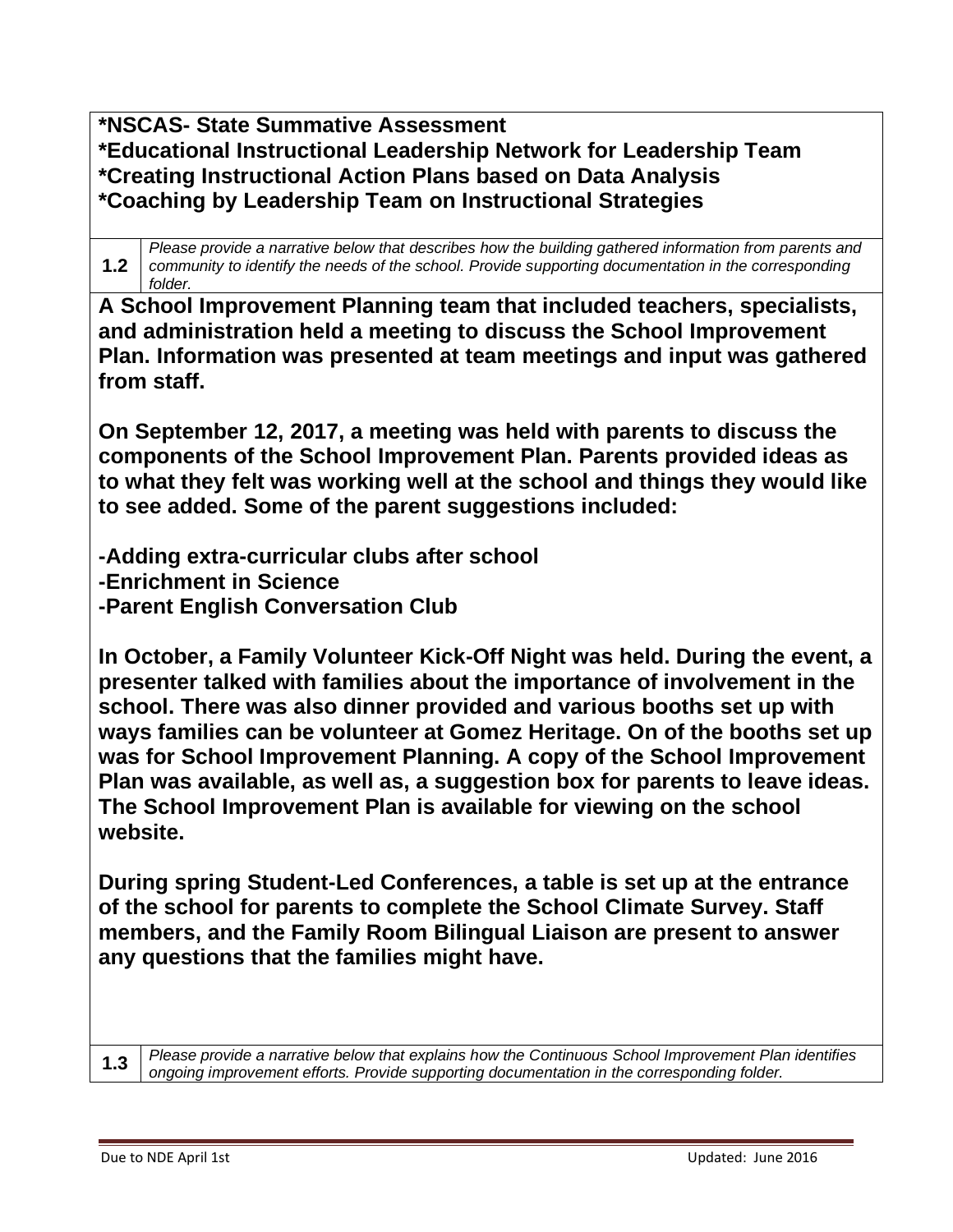**The Continuous School Improvement Plan identifies improvement efforts, strategies used, available resources, and interventions to meet the goals of the school and the needs of the students.**

**The schoolwide plan includes efforts of all school staff, parents, and community members working together to support the plan and the students' needs.**

**Connecting with the community and families is a high priority at Gomez Heritage. In the month of September, a Cookie Walk was scheduled. Staff members donated cookies and delivered them to homes in the neighborhood.** 

**Various data sources were used to determine areas of strength and areas of need for the building. Based on the data, the following goals were identified to meet the needs. Measureable objectives were defined for each goal:**

**-Goal 1: Mathematics, with a focus skill of Number Sense and Algebra: All third and fourth grade subgroups will set a high standard for a baseline score on the state assessment. All grades will increase their MAP Mean RIT score from the beginning of the year to the end of the year.**

**-Goal 2: Reading, with a focus skill of Comprehension: All third and fourth grade subgroups will increase their NSCAS scores from 39.02% to 44.02%. All grades will increase their MAP Mean RIT score from the beginning of the year to the end of the year.**

**-Goal 3: Science, with a focus skill of Inquiry, Physical Science, Life Science, and Earth/Space Science: All grades will increase their MAP Mean RIT score from the beginning of the year to the end of the year.**

**-Goal 4: Climate, with a focus on staff members exhibiting a sense of trust and acceptance among themselves: Based on the Climate Survey, the statement, "Staff members exhibit a sense of trust and acceptance among themselves," will increase from 4.1 to 4.5.**

**-Goal 5: Wellness, with a focus on Nutrition, Nutrition Education, Physical Activity, and School-Based Activity:** 

 **\*Nutrition: To enhance students' knowledge through a variety of fruits**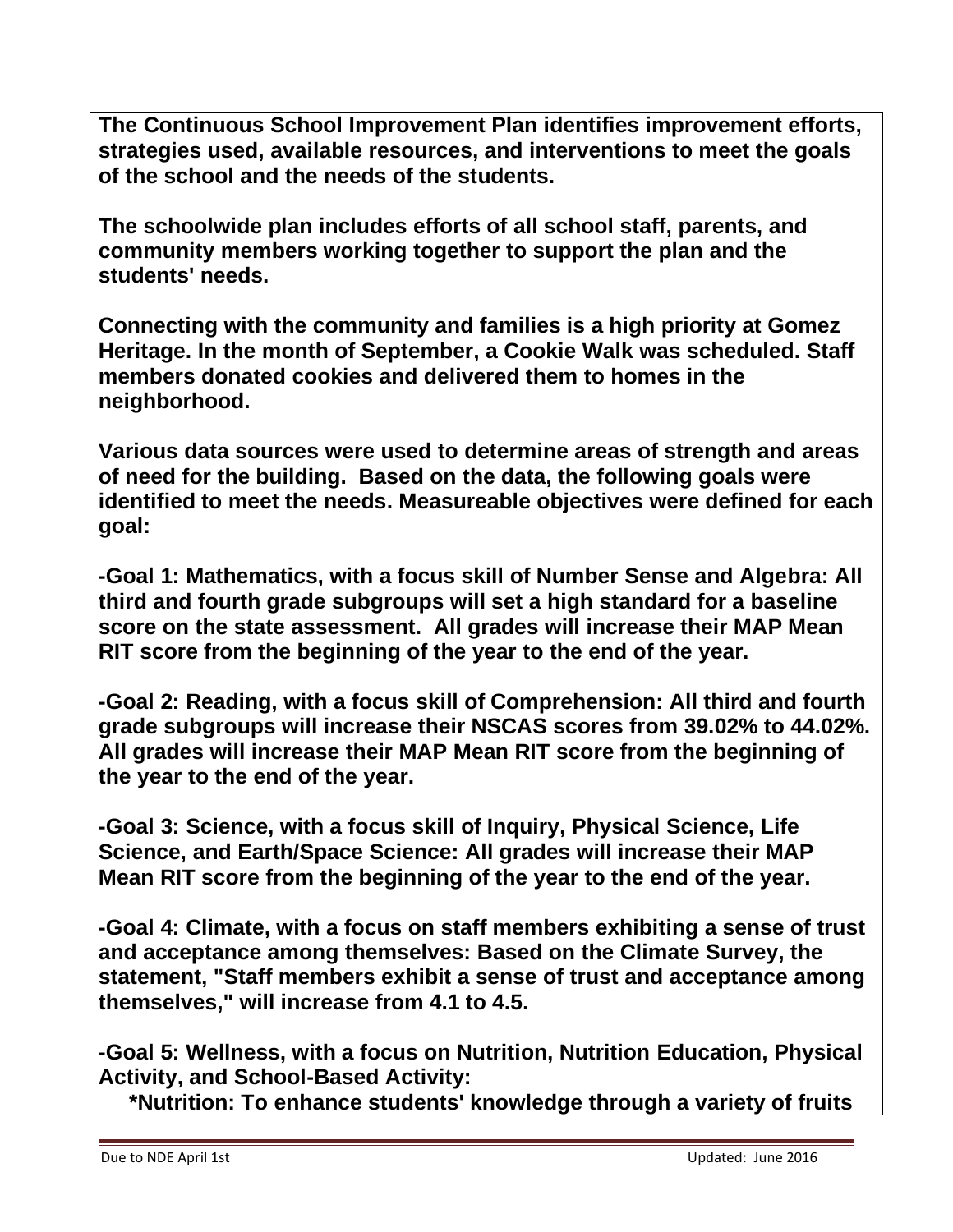**and vegetables throughout the year.**

 **\*Nutrition Education: To provide nutrition education regarding fruits/ veggie of the day on morning announcements.**

 **\*Physical Activity: To provide sports and athletic experience to students and families throughout the year.**

 **\*School-Based Activity: To continuously provide health and wellness opportunities to families and staff.**

**Professional Development for staff members was planned to support the goals. Strategies that are supported by research were implemented. Progress monitoring is used continuously throughout the school year to track student progress. Some resources used to supply professional development and academic opportunities for the students include:**

 **-Title 1**

- **-Buffett Institute**
- **-Sherwood Foundation**
- **-General Budget**
- **-Completely Kids**

**Support programs for students were put into place to provide appropriate interventions and to recognize students' efforts and choices.**

**The School Improvement Plan is an open document. The plan is reviewed regularly and editing occurs when data and assessments support it.** 

# **2. Schoolwide reform strategies**

**2.1** *Please provide a narrative below that describes the strategies in the schoolwide plan to address the needs of all children, particularly those at risk of not meeting the challenging state academic standards and how the school regularly monitors and revises the plan based on student needs. Provide supporting documentation in the corresponding folder.*

**Multiple strategies that are backed by research are used to address the needs of all students.**

**Staff are coached on the Instructional Practices provided in the district's Academic Action Plan Best Instructional Practices Handbook (see folder 2.1). The following strategies were selected from the handbook:**

# **1. Procedures and Routines**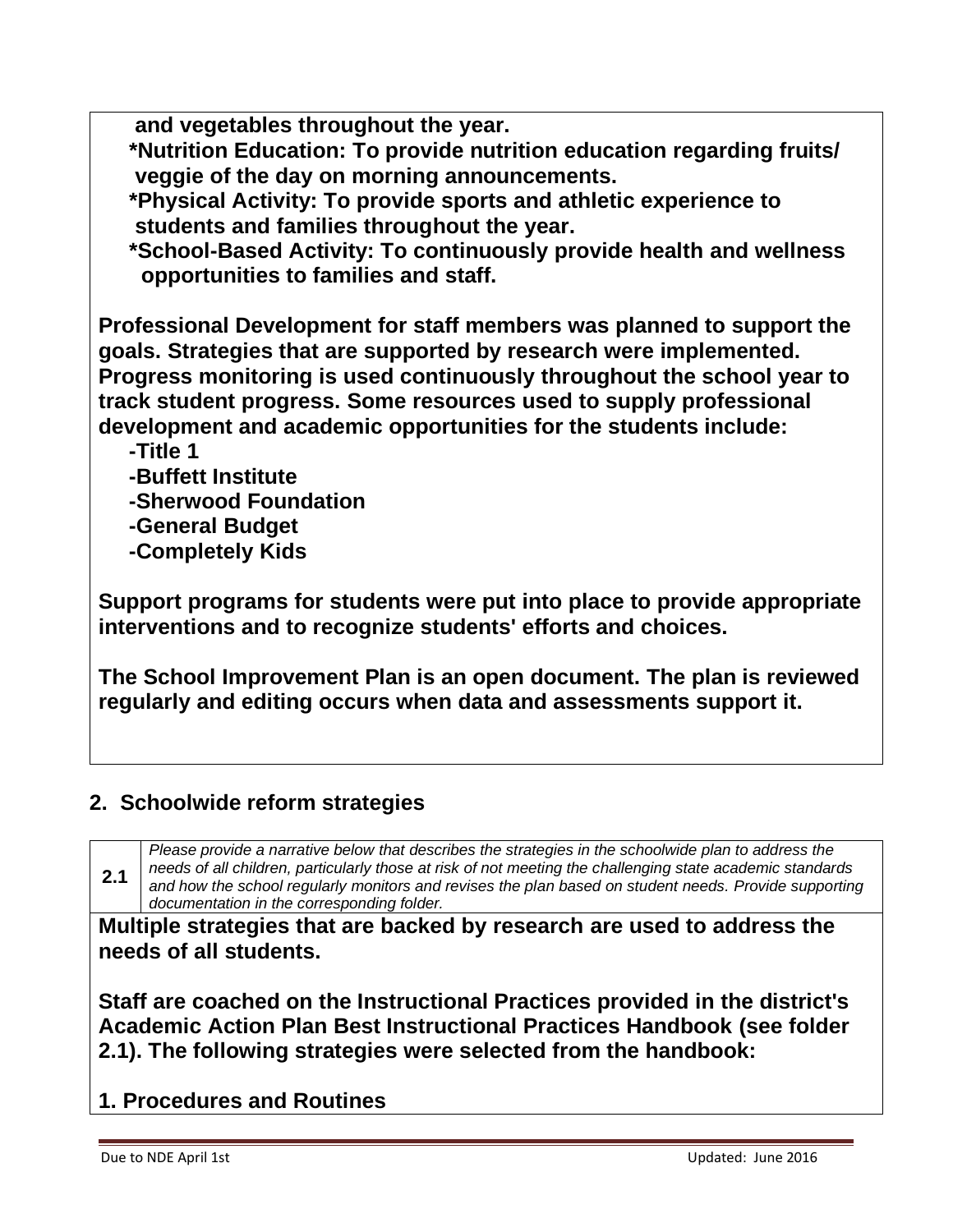- **2. Using Data to Drive Instruction**
- **3. Guided Reading (Balanced Literacy)**
- **4. Writer's Workshop**
- **5. LLI (Differentiation)**
- **6. Comprehension (Literacy Strategies Across the Content Areas)**
- **7. Test Taking Skills/ Skill Groups**
- **8. Engagement**
- **9. Team Building**

**Data Analysis: Teachers analyze data from MAP Growth reports, Benchmarks, Running Records, and Informal Quarterly Assessments. Based on the current data, teachers write a 15-Day Action Plan to focus on the students' needs. The plan involves all phases of planning, executing, and evaluating teaching strategies.**

**Progress Monitoring: Teachers submit their action plans and a progress monitoring form that includes the data baselines into a One Drive folder. After each 15 day cycle, an assessment is given to re-evaluate and submit new scores on the progress monitoring form.**

**Collaboration: Staff meet for the purpose of professional development opportunities, team meetings, and XCT meetings. During team meetings and XCT meetings, teachers share ideas and collaborate and are trained on assessments or Best Instructional Practices.** 

**Differentiated Instruction: This instruction provides students with different ways to process and apply the content being learned. Different teaching methods and tools are implemented so that all students can learn effectively. Small group settings for teaching (guided reading and guided math) are school requirements. Teachers also use our Outdoor Classroom to meet the needs of all learners.**

**Students who are identified as having academic, social, language, or behavioral needs and who are not showing progress are referred to the Student Concern Process. This team works together with the classroom teachers, parents, school psychologist, and specialists who have contact with the student. Appropriate goals and strategies are set and daily documentation is kept. The team meets every twenty days, monitoring the student's progress and possibly referring the student for academic testing.**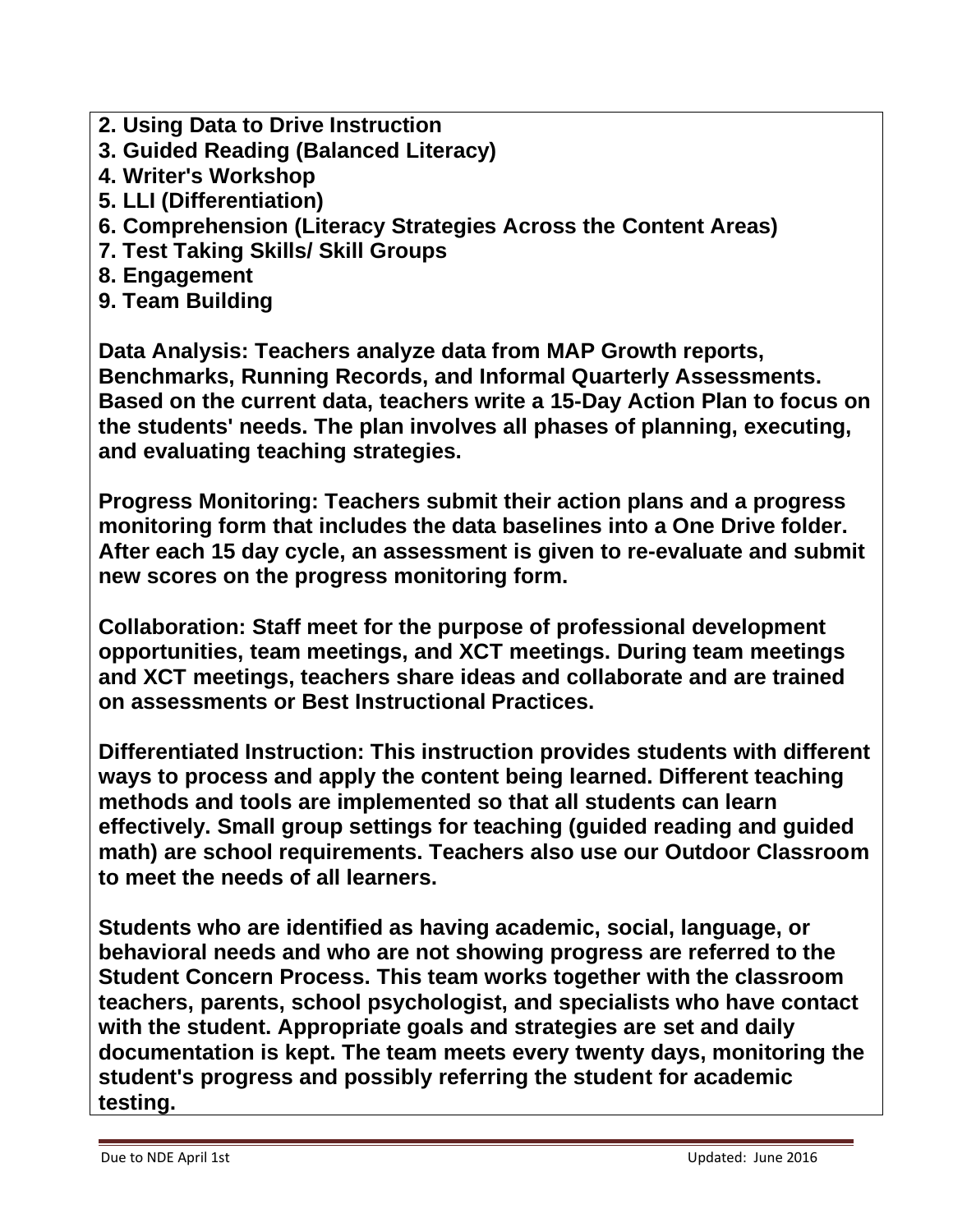# **3. Qualifications of instructional paraprofessionals**

**3.1** *Please provide a narrative below explaining the procedure used to make sure that all instructional paraprofessionals in the school meet the ESEA requirements. Provide supporting documentation in the corresponding folder.*

**Paraprofessionals meet the ESEA requirements and are provided trainings throughout the year that are designed for paraprofessionals and/or all staff focused on student needs. Paraprofessionals are included in Professional Development provided to other staff members. They are provided on-going trainings specifically designed for paraprofessionals.**

**Gomez Heritage has thirty-six paraprofessionals, twenty-two of which are bilingual. They support the classroom teachers with instructional duties. All of the paraprofessionals work individually with students and with small groups. They organize and maintain the Take Home Book Program in their classrooms, focusing on book conferences with students.** 

**Some topics included in paraprofessional trainings include:**

**-Take Home Book Program** 

**-Building Wide Procedures and Routines**

**-Suicide Prevention Awareness**

**-Testing Practices and Procedures**

**-Overview of Responsive Classrooms**

**-MTSS-B- Schoolwide Behavior Plan**

**-Translating at Conferences**

**Other Professional Development opportunities include:**

**-Fall and Spring ESL Conference**

**-District in-services provided by the ESL department of Omaha Public Schools**

#### **4. High quality and ongoing professional development**

**4.1** *Please provide a narrative below explaining how professional development and other activities for teachers to improve instruction and use of data from academic standards is provided for your school. Provide supporting documentation in the corresponding folder.*

**Professional Development is ongoing, focusing on strategies that are based on research and are shown to improve instruction along with student achievement.**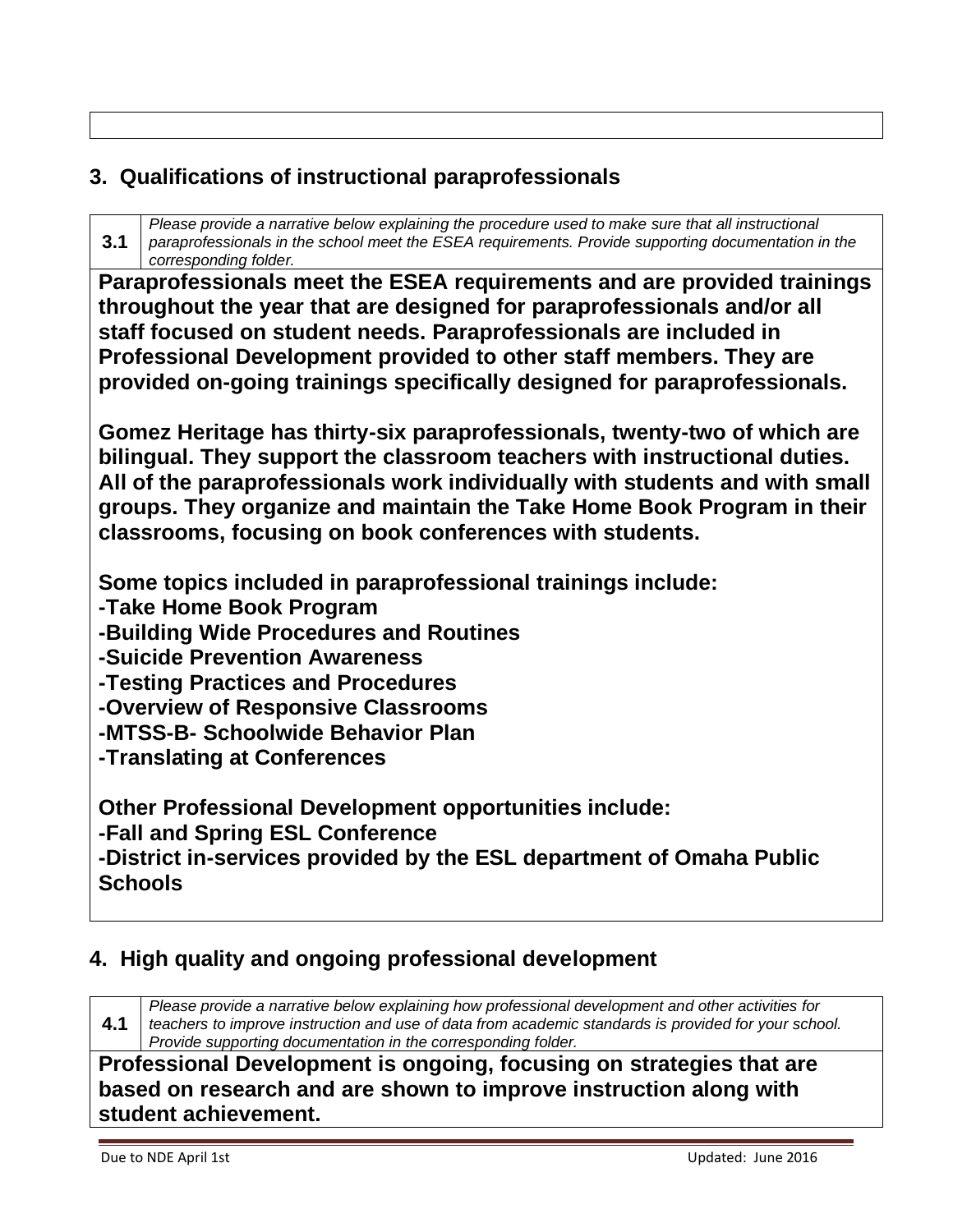**Paraprofessional P.D.:**

**Paraprofessionals have meetings throughout the school year with Professional Development focused on the needs of the students, the school, and to support their role in the classroom. Some of the professional development topics covered in meetings include:**

**-Take Home Book Program**

**-Building Wide Procedures and Routines**

**-Suicide Prevention Awareness**

**-Testing Practices and Procedures**

**-Responsive Classrooms**

**-MTSS-B School-Wide Behavior Plan**

**-Parent Teacher Conferences**

**Certified Staff P.D.:**

**Teachers at Gomez Heritage attend Professional Development regularly. Grade levels meet twice a month to receive training, interpret data, and collaborate about best teaching practices and improving student performance. Goals and plans are set based on the analysis of data. The leadership team provides coaching and assistance to support the transfer of new knowledge and skills to the classroom. Teachers also attend courses, workshops, and conferences that address the learning goals and objectives of the district. Some of the topics included in certified staff professional development include:**

**-MAP Growth Testing and Reports Training: Data Analysis and Action Plans**

**-Responsive Classrooms**

**-Building Wide Procedures and Routines**

**-Balanced Literacy**

**-K-3 BECI Training (Buffett Summer Institute)**

**-Curriculum Day-Math Training**

**-School Improvement Plan Planning**

**-Faculty Workshop: Colleen Schmit (Author/Motivational Talk)**

**-SAT training**

**-Library Resources, Safari Montage**

**-Dual Language Trainings**

**-Kagan: Cooperative Learning and Engagement Structures**

**-Suicide Prevention and Awareness Training**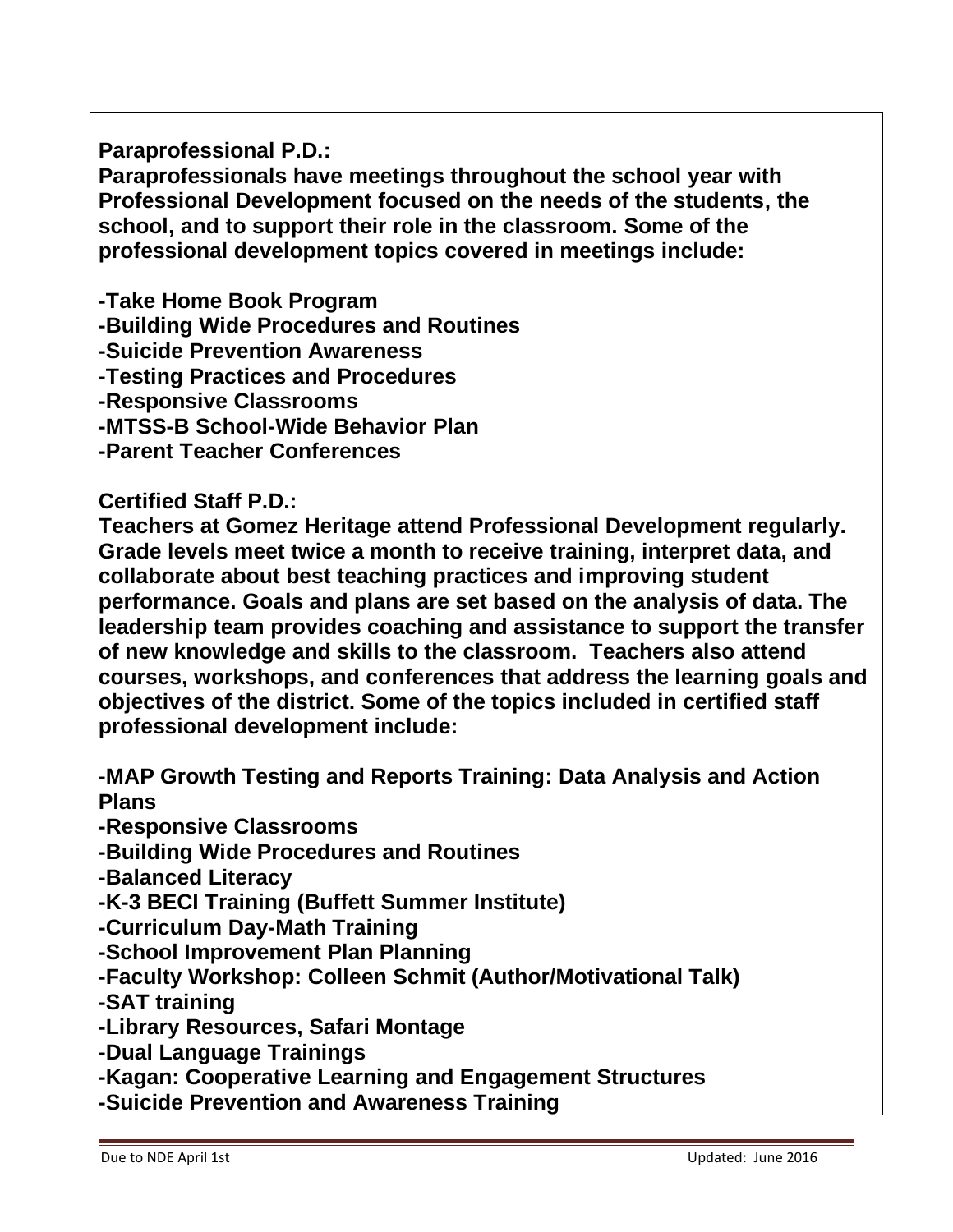**-Parent Communication -Connections Presentation -Science P.D. -LLI -Best Instructional Practices Handbook -Literacy Strategies -Transforming Kindergarten Collaborative Teams (XCT):**

**Once a month, teachers meet and work collaboratively within their grade levels or area of specialization, to create goals based on the needs of the students. Data and student work is used to determine the areas of need. The following topics include the needs determined in each grade level:**

**Kindergarten: Transforming Kindergarten First Grade: LLI Intervention Time Second Grade: Project Based Learning Third Grade: Project Based Learning Fourth Grade: Guided Math**

**Leadership Team P.D.:**

**The Leadership Team at Gomez Heritage consists of John Campin (Principal), Leah Kastrup (Assistant Principal), Jamie Ohlendorf (Instructional Facilitator and Academic Data Representative), and Melissa Wolken (Dual Language Lead Teacher). Our team facilitates and attends many professional development opportunities. Our Professional Development is aligned with rigorous state and district embedded standards, as wek as our school improvement goals. The Professional Development is assessed regularly and determined to meet learning goals, improve instruction in the classroom, and assist students in meeting the state standards. Some topics included in the Leaderhip Team P.D. include:**

**-Coaching**

**-ADR (Acdemic Data Representative) Meeting**

**-EILN District Meetings**

**-School Improvement Plan (SIP) Training**

**-PD For All (Buffet Institute)**

**-NSCAS State Testing Training**

**-KAGAN Engagement Strategies**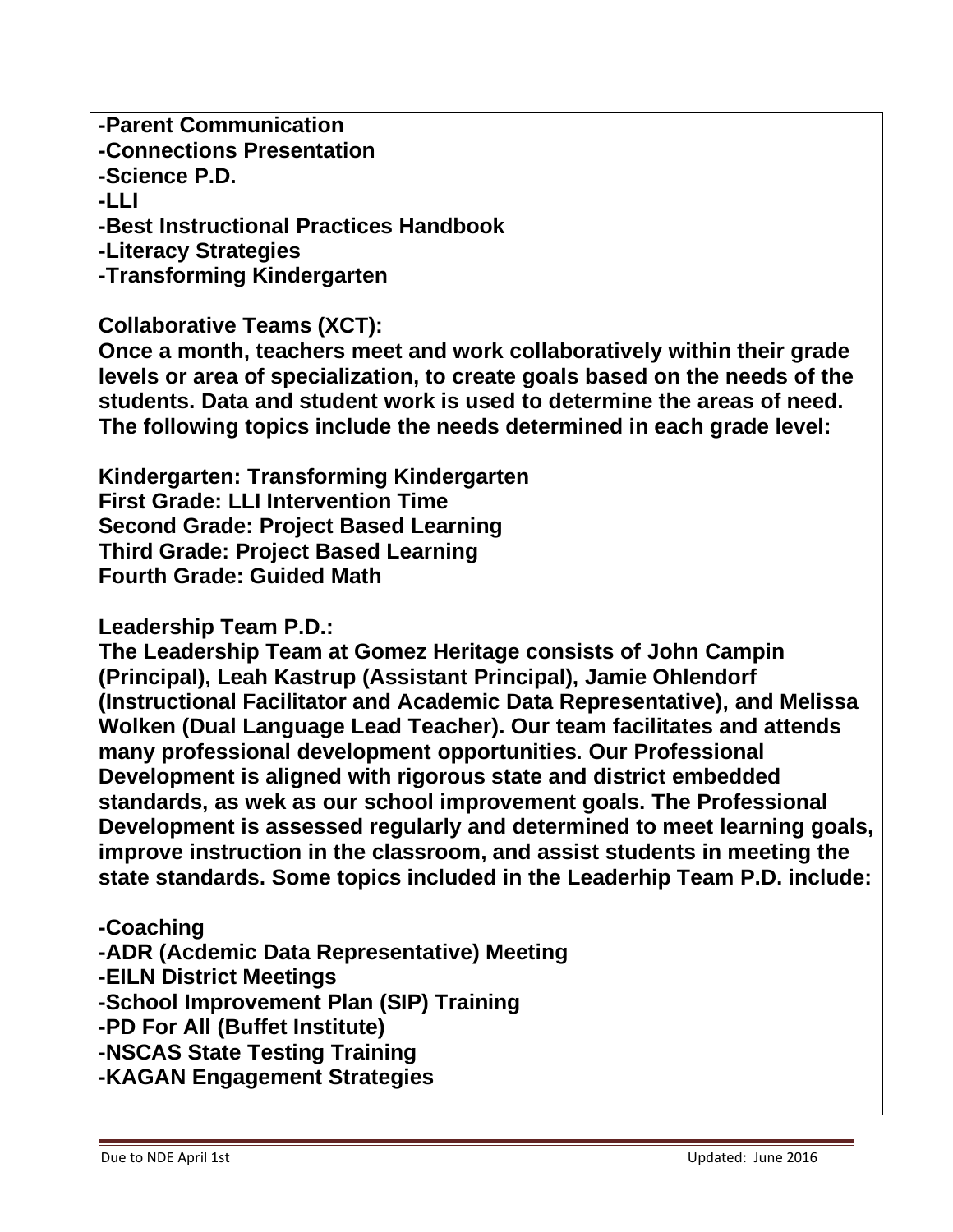# **5. Strategies to increase parental and family engagement**

**5.1** *Please provide a narrative below explaining how the school-parent compact is jointly developed with parents. Provide supporting documentation in the corresponding folder.*

**Community members and parents have a variety of opportunities throughout the school year to provide input on the development, implementation, and evaluation of the schoolwide plan.**

**The administration and staff have a firm belief that parents and the community play an integral role in the education of our youth. Our school works together with the community and parents to ensure that students are demonstrating success and proficient levels of achievement on the standards.** 

**One example of how the community and parents work together with the school is through our sports programs. Staff from the KROC Center in South Omaha work with staff from Gomez Heritage to provide opportunities for students to be involved in a variety of athletic teams. Fundraising is done and donations are used to help keep costs low for participation. Staff member coach the athletic teams before and after school and on the weekends. Over 250 students participated in indoor and outdoor soccer and basketball. Parents were very supportive, attending games and assisting with coaching. The sports progam is an enriching experience for all members of the Gomez Heritage Community.**

**Parents: -School Website -Monthly Newsletter -Invitations, translated into Spanish, to participate in Celebrations, Awards Ceremonies, Classroom Events -Parent Volunteer Sign-In Sheet -Ongoing Parent Involvement and Transition Activities -Climate Survey -School Improvement Plan Meeting and Parent Volunteer Night for Input -Adopt A School Partners -Facebook -Twitter -Auto-Calls**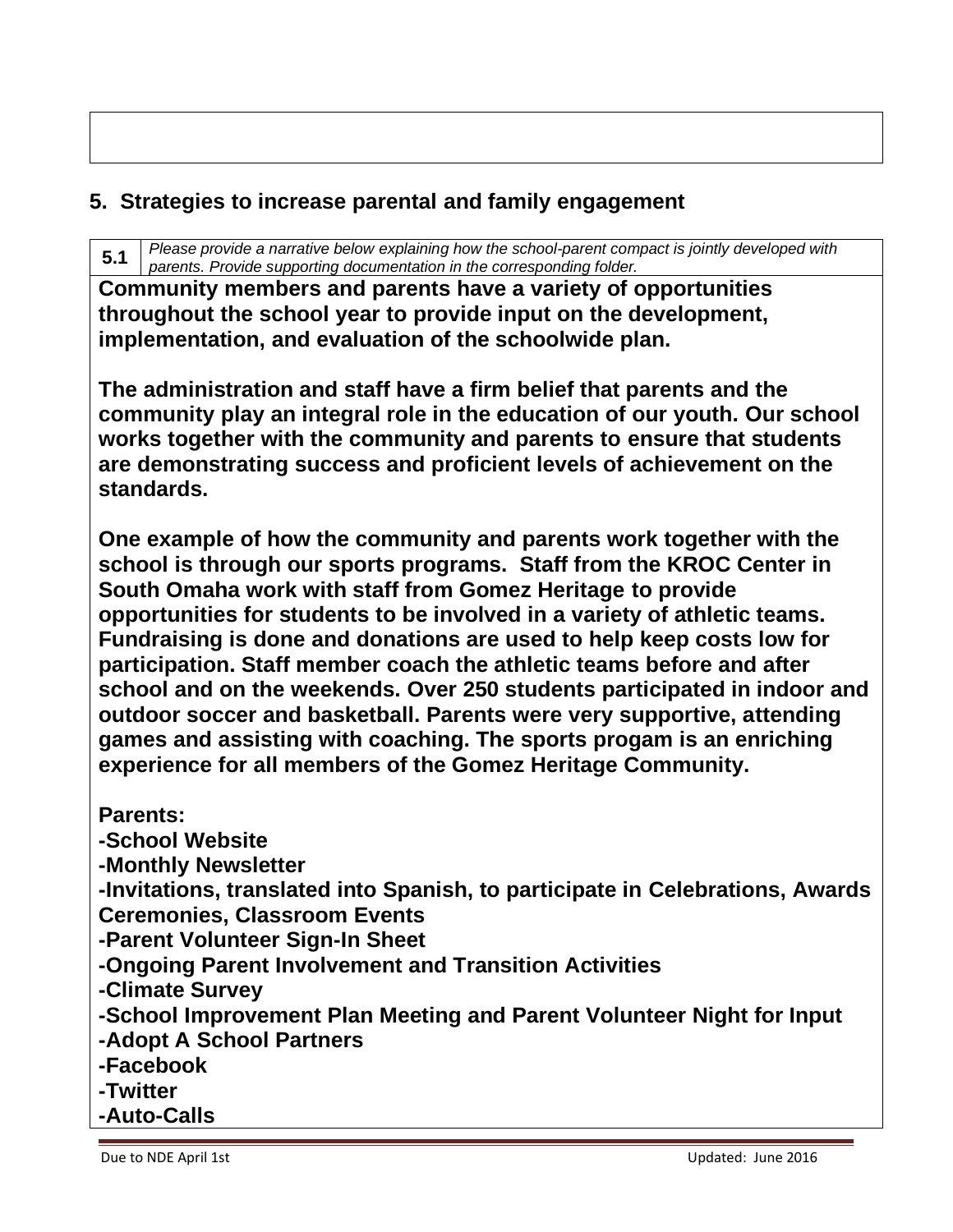**Community Members: -School Website -Adopt A School Partners -Facebook -Twitter**

**5.2** *Please provide a narrative below explaining how the school level Title I Parent and Family Engagement Policy or Procedure was developed with parent and family input. Provide supporting documentation in the corresponding folder.* **A Family Compact is provided to each student outlining the responsiblities of all participants involved: the school, the family,and the student. The plan addresses the roles and how the components can be fulfilled. The plan is reviewed annually with staff and parents. The compacts are presented to students and parents during the fall and spring Student Led Conferences. They are also reviewed throughout the year during family meetings and at the Principal's Coffee meetings. These compacts provide a clear and concise definition of each of the roles and obligations. At Gomez Heritage we believe that academic success will improve with a strong home and school relationship. Open communication and support are key elements when building these relationships. Students: -Review and Discussion of the Compact -Student Led Conferences (100% participation is the expectation, interpreters are provided) -Take Home Book Program Participant Parents: -Review and Discussion of the Compact**

**-Student Led Conferences (100% participation is the expectation, interpreters are provided)**

**-Take Home Book Program Participant**

**-Title I School Involvement Policy**

**-Progress Reports**

**-Report Cards**

**-Parent Sign-In and Volunteer Log Sheets**

**-Student Led Conferences Artifacts**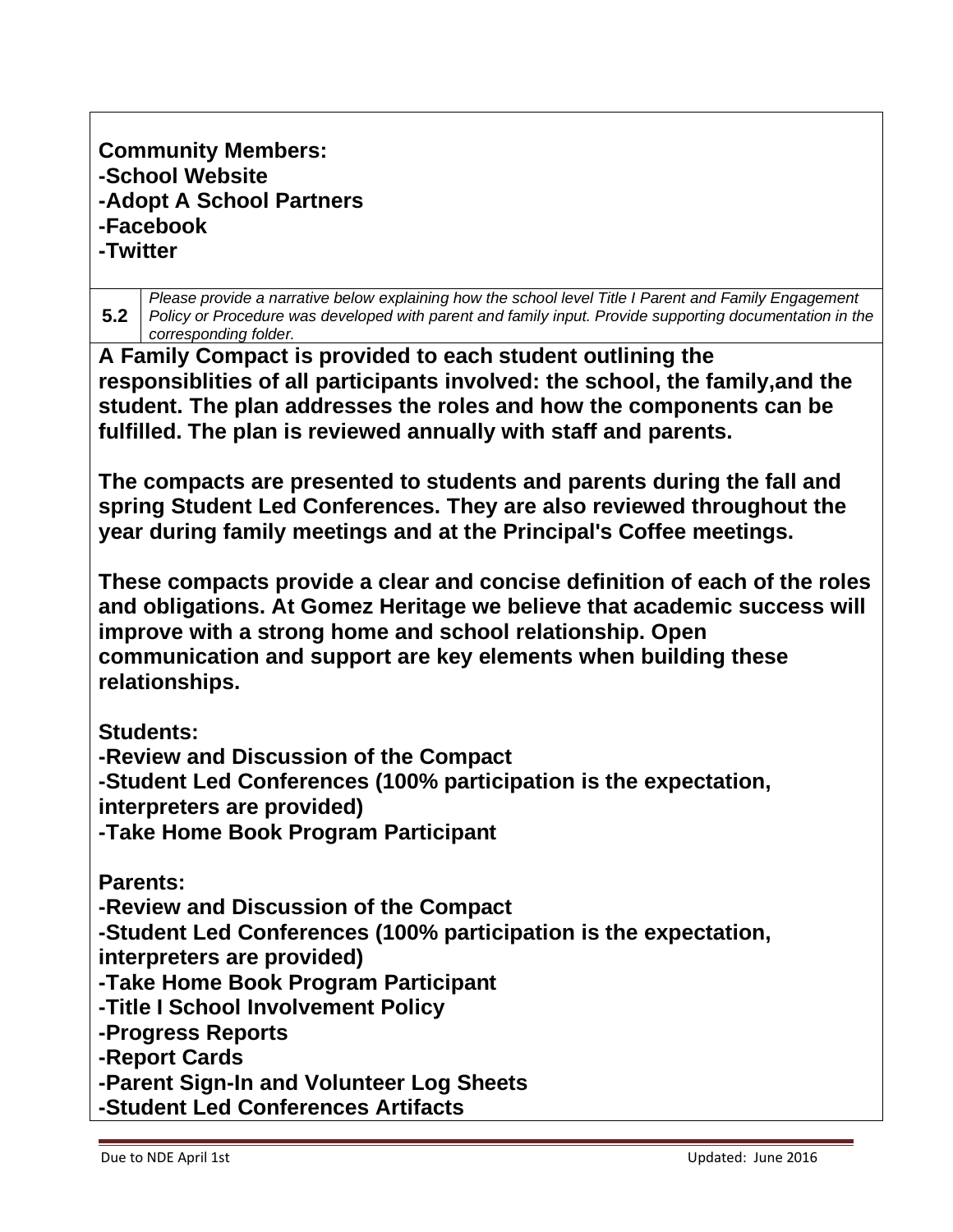**-Communication with the School**

**Teachers/School:**

**-Reviewing of Compact with Parents/Students**

**-Conference Sign-Ups and Reminders**

**-Student Led Conferences (100% participation is the expectation,** 

**interpreters provided)**

**-Take Home Book Program- provides books nightly**

**-Progress Reports**

**-Report Cards**

**-Documentation for SATs, MDTs, and IEP meetings**

**-Provide high-quality curriculum and instruction**

**-Communicate effectively with parents**

**5.3** *Please provide a narrative below explaining how, when and where the annual Title I parent meeting is/was held informing parents of the school's participation in Title I. Provide supporting documentation in the corresponding folder.*

**An annual parent meeting was held to review and update the building level Parent Policy and Procedures, which meets Title I requirements. The Parent Policy is created with the input and support of the parents. The policy and the Parent Right to Know Clause are in the school handbook.** 

**Opportunities are provided for parents to share their thoughts, suggestions, and concerns. Adminstration, teachers, and the Family Room Bilingual Liaison help facilitate these opportunities. The Family Room is a safe and comfortable environment where parents can discuss concerns. Monthly parent events are planned through the Principal's Coffee. They are scheduled at various times throughout the day in order to accommodate working parents' schedules.** 

**The Parent Policy is available for viewing on both the building website and in the form of a newsletter. It is also availble in the main office and in the Family Room.**

**A copy of the school handbook and code of ethics is sent home to every family. The handbook is discussed and reviewed with parents during the first quarter of the school year.**

**Each family receives a monthly calendar that includes all of the meeting and activities scheduled for the month. Flyers and phone calls announcing events such as Open House, Campus Clean-Up, Student-Led Conferences,**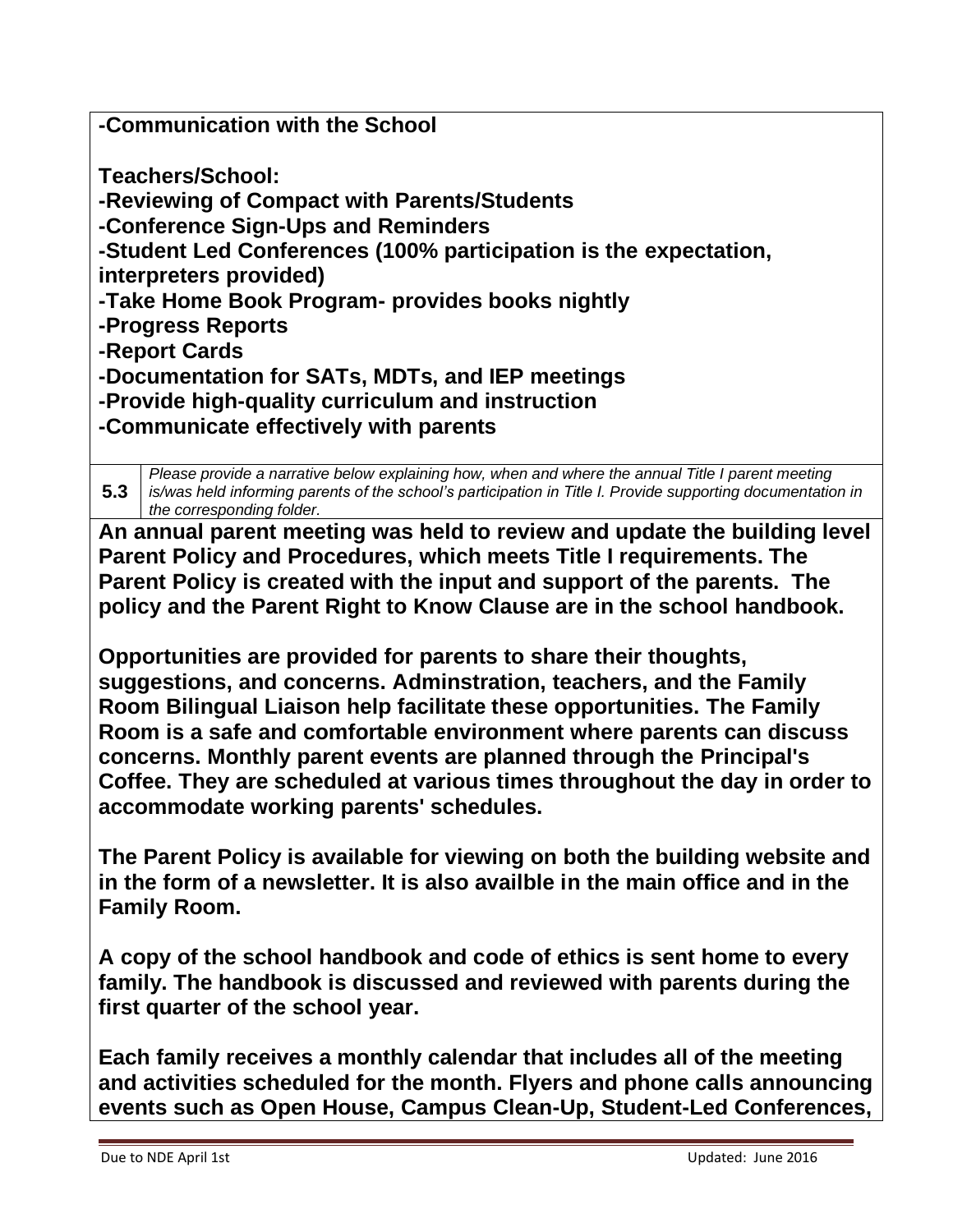**Movie Nights, Literacy Nights, STEAM Nights, and Back To School Nights are sent in advance of the event in order to accommodate family schedules. All of these communications, both written and verbal, are done bilingually.** 

# **6. Transition Plan**

| Please provide a narrative below explaining the school's transition plan from early childhood education<br>6.1<br>program(s) to the elementary school. (Not required for middle or high school programs) Supporting<br>documentation may also be placed in the corresponding folder.                                                                                                                                                                   |
|--------------------------------------------------------------------------------------------------------------------------------------------------------------------------------------------------------------------------------------------------------------------------------------------------------------------------------------------------------------------------------------------------------------------------------------------------------|
| Planning for the kindergarten transition begins with planning meetings.<br>The meetings are led by the administration team and involve kindergarten<br>teachers and the Bilingual Liaison in the building. Contacts are made with<br>parents throughout the year. Following the planning meeting, a<br>kindergarten registration evening is held for parents only. Later in spring a<br>kindergarten visit and parent meeting is held at the building. |
| January 2018:<br>-Planning meeting for kindergaten registration: administration, Dual<br>Language Lead Teacher (Melissa Wolken), Bilingual Liaison<br>-Bilingual Kindergarten registration letter sent home<br>-Bilingual letter from the Omaha Schools Foundation notifying parents of<br>child care option before and after school are sent home<br>-Kindergarten Registration held on January 25, 2018 (parents only)                               |
| <b>April 2018:</b><br>-Kindergarten Round-Up will be held on April 5, 2018 (parents and<br>students). Activities that evening include:<br>*Students meet the teachers and participate in activities<br>*Parents meet with the nurse<br>*Parents meet with the counselor<br>*Parents meet with the principal<br>*Parents meet with the Dual Language Lead Teacher<br>*Parents register for the Dual Language Program at this time<br>if interested      |
| <b>August 2018:</b><br>-Letters are sent to each home by the classroom teachers<br>-Kindergaten Transition Night held<br>-Back to School Night is held the week prior to opening day                                                                                                                                                                                                                                                                   |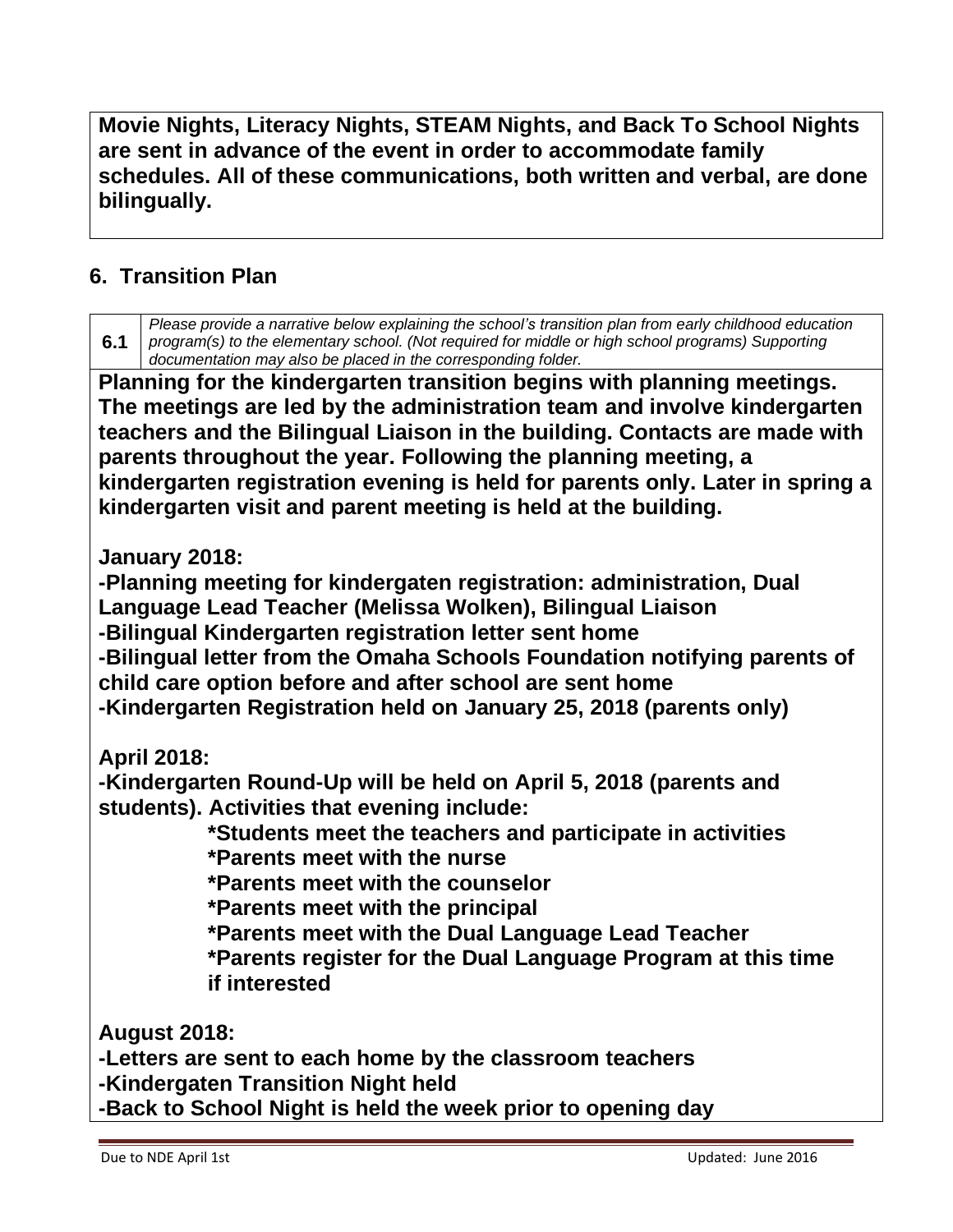**-Counselors work with all kindergarteners in the cafeteria, helping them learn the procedures**

#### **-Teachers welcome students while modeling and practicing procedures and routines**

**6.2** *Please provide a narrative below explaining the school's transition plan from elementary to middle school. (Not required for middle or high school programs) Supporting documentation may also be placed in the corresponding folder.*

**Fourth grade students will move on to Marrs Magnet Middle School. The transition plan from elementary to middle school includes administration, teachers, parents, and school counselors. Implementation of the plan occurs throughout the school year.**

**The Guidance Counselors work with the fourth grade students to prepare them for the transition to middle school. This is conducted in a variety of ways:**

**-Small group lessons and meetings**

**-Career lessons**

**-Fourth grade practice with:**

 **\*Working a combination lock**

 **\*Reading a middle school schedule**

 **\*Organizational skills**

 **\*Adapting to several teachers during a school day**

**Marrs Magnet Middle School provides our students with the following opportunities to become familiar with the school:**

**-A scheduled visit to Marrs in the spring (students hear information about the school, take a tour, and have a question/answer session)**

**-Marrs counselors will visit the fourth grade students on March 6, 2018 to talk about class offerings and schedules**

**-Marrs Middle School student visit throughout the year, working with staff and students**

**-Activities, such as Field Day, are held at Marrs Middle School and South High School**

**Parents are provided opportunities to visit middle schools as they decide where to register their children. Information concerning other school options is shared by Omaha Public Schools through Open House invitations, Magnet School Fairs, and traveling recruiting visits by other schools.**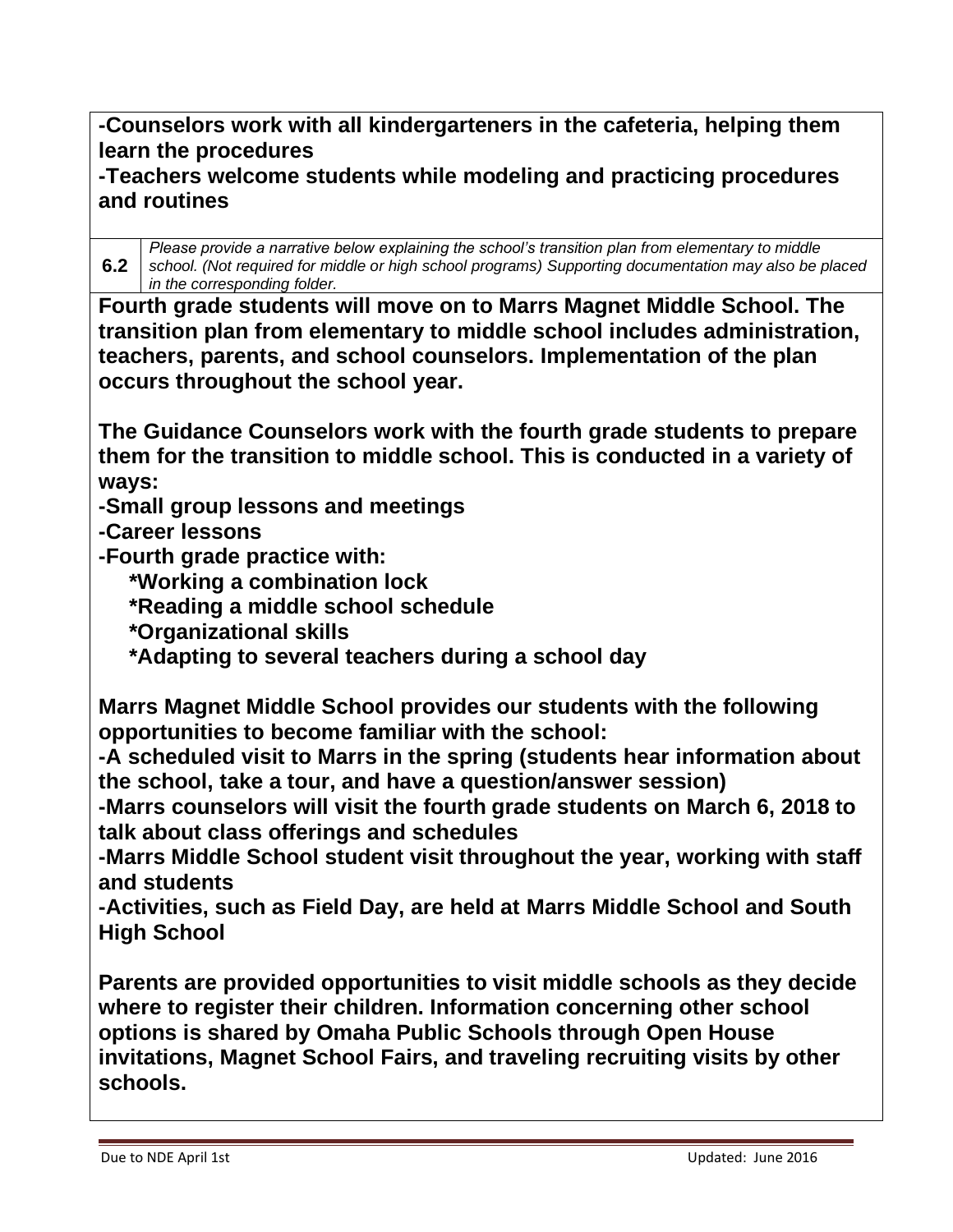**Mr. Campin will organize a Parent Field Trip in April for our parents to visit Marrs Middle School. Parents will meet with Marrs administration, tour the school, and have a question/answer session to help parents acclimate to the middle school setting.** 

| 6.3 | Please provide a narrative below explaining the school's transition plan from middle school to high<br>school. (Not required for elementary or high school programs) Supporting documentation may also be<br>placed in the corresponding folder.             |
|-----|--------------------------------------------------------------------------------------------------------------------------------------------------------------------------------------------------------------------------------------------------------------|
| N/A |                                                                                                                                                                                                                                                              |
| 6.4 | Please provide a narrative below explaining the school's transition plan from high school to<br>postsecondary education. (Not required for elementary or middle school programs) Supporting<br>documentation may also be placed in the corresponding folder. |
| N/A |                                                                                                                                                                                                                                                              |

### **7. Strategies to address areas of need**

**7.1** *Please provide a narrative below explaining how the Schoolwide Plan increases the amount and quality of learning time within or beyond the instructional day. Provide supporting documentation in the corresponding folder.*

**The Schoolwide Plan provides varying opportunities to increase learning both during the day and beyond the instructional day. Staff members meet to plan and collaborate on the individual needs of students while receiving support.**

**Several teachers attended a conference over the summer for Professional Development on Responsive Classrooms. This approach focuses on building positive relationships with students and creating a welcoming classroom environment. One component of the Responsive Classroom Approach is Morning Meetings. The staff at Gomez Heritage strongly believe that when students are welcomed and build trust with the teacher then academics will improve. The staff have received Professional Development at the building level on the Responsive Classroom Approach.** 

**Two retired master teachers share one full-time position using funding from Title I. The teachers works with small groups of students daily throughout the grade levels. They collaborate with classroom teachers to develop strategic plans to increase student achievement. The groups are formed in conjunction with the classroom teachers using data analysis and results from MAP Growth testing.**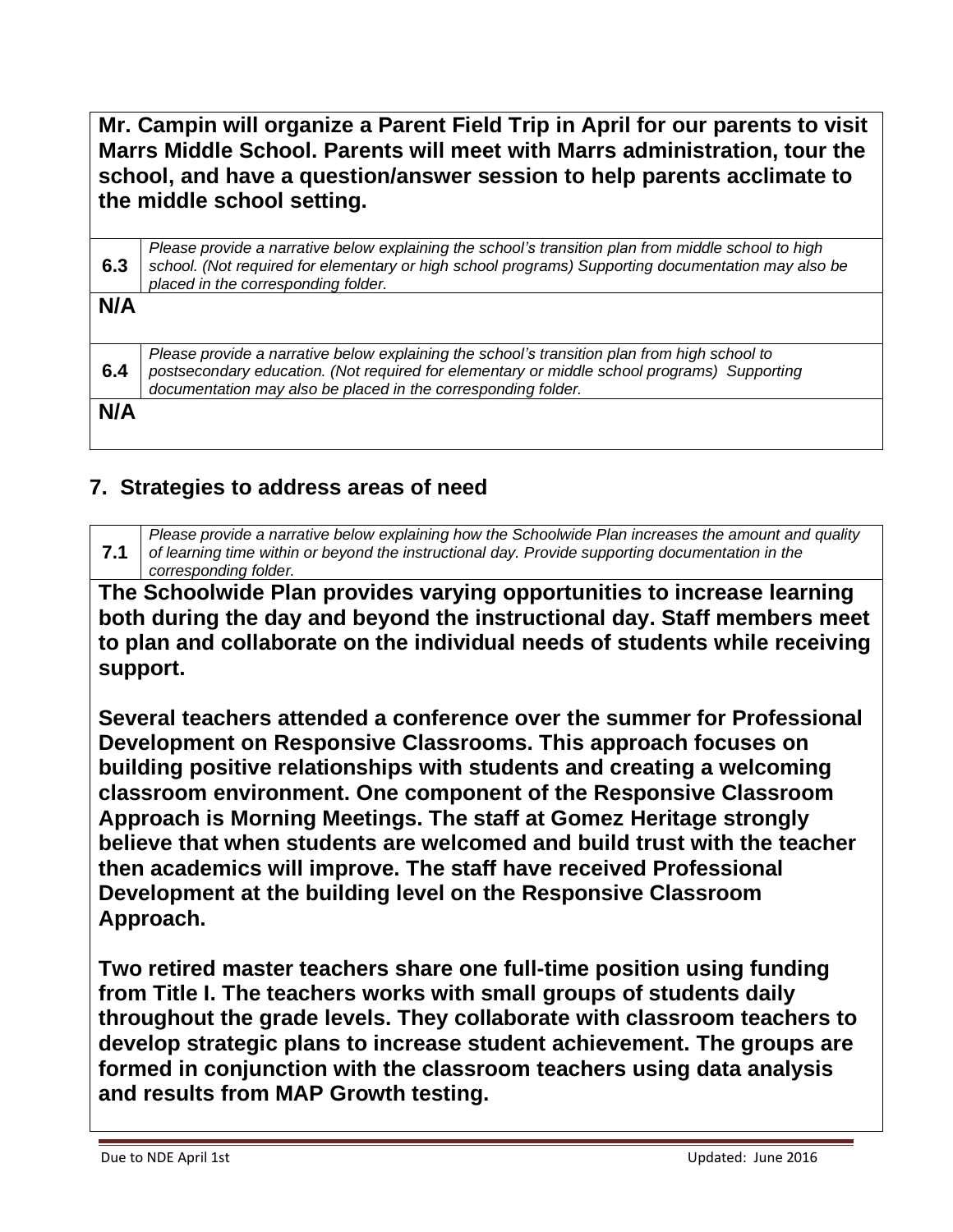**A Robotics Program is led by the librarian and technology teacher. The teachers and students meet every Tuesday and Thursday morning before school.** 

**A Reading Interventionist works with small groups of kindergarten and first graders using the LLI (Leveled Literacy Intervention) system. Data and progress monitoring is kept weekly.**

**Tutoring sessions take place before school on Tuesday and Thursday morning. The tutoring takes place at Gomez Heritage. Students are recommended by the teachers based on needed skills in both reading and math.** 

**Three different Saturday School sessions were held in the months of October and November, and then again in April. The sessions were three hours each. Students were recommended by classroom teachers. Various activities and projects were completed around the areas of reading, math, science, STEAM, and Spanish Club.** 

**A Summer School session is held from June 4- June 29. The hours are 8:45 a.m. until 3:05 p.m. Students receive extra instruction in reading, math, writing, and enrichment activities.** 

**Completely Kids is available for after-school care at Gomez Heritage, from 4:00 p.m. to 6:00 p.m. The program offers a tutoring component where students are provided a homework session each day. The program teachers have access to the school computer labs and Outdoor Classroom.** 

#### **8. Coordination & integration of Federal, State and local services & programs**

**8.1** *Please provide a narrative below explaining how coordination and integration of Federal, State and local funds are used to support student learning. Supporting documentation may also be placed in the corresponding folder.*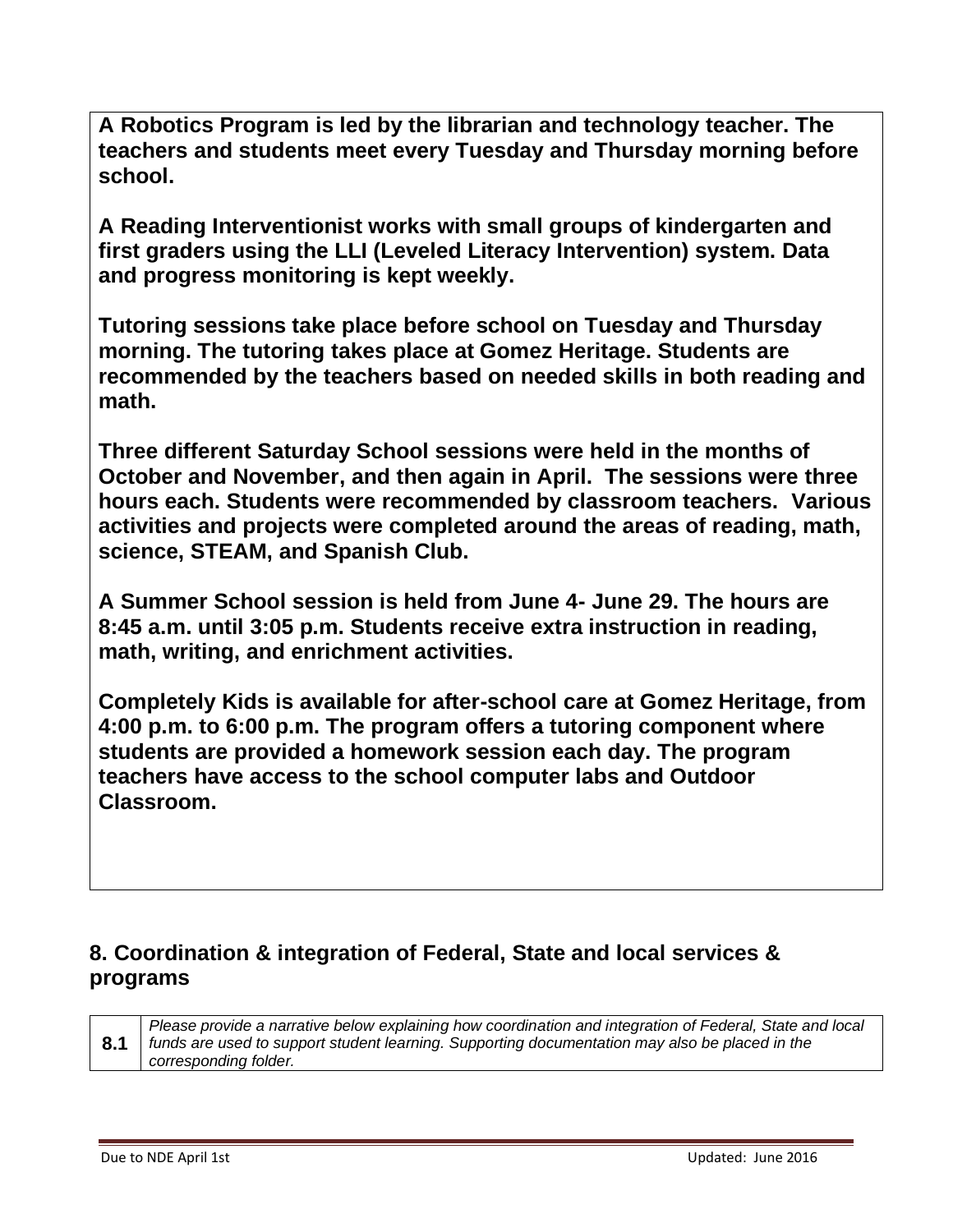**The plan describes how coordination and integration of resources from multiple programs and sources are used for improving student achievemt in all academic areas for all students.**

**Student Support:**

**-Title I funds provide the means to supply materials, staff, and experiences for all students**

**-Title I provides funds to support Extended Learning Time**

**-The General budget provides the means to supply materials, staff, building maintenance, and experiences for all students.** 

**-The Sherwood Foundation provides funding to support individuals and families of need, in conjunction with supporting school events.**

**-KROC Center- mentoring, organized athletic programs**

**-Boy and Girl Scouts- positive after-school program**

**-Completely Kids- positive after-school program**

**-Kids Club- positive child care for before and after school**

**-Operation School Bell- provides clothing to students in need**

**-One World Dental Van- provided dental services for 500 students**

**-Wells Fargo- provided supplies for the Outdoor Classroom**

**-Accountability Grant- provided supplies, materials, and training to staff -Superintendent's Early Childhood Plan- provides funding for a Home Visitor Position, Family Facilitator Position, Professional Development and parent events**

**Staff Support:**

**-Title I funds provide the means to supply materials, staff salaries, and Professional Development.**

**-Title I provides funds to support Extended Learning Time.**

**-The General budget provides the means to supply materials, staff salaries, building maintenance, and Professional Development. -The Sherwood Foundation provides funding to support Curriculum and Professional Development**

**Parent Support:**

**-Title I funds provide the means to supply materials, trainings, classes, events and experiences for parents. For example, things needed for Literacy Night, STEAM Night, and the Family Volunteer Kick-Off Night -Title I supports the Family Room**

**-The Sherwood Foundation provides funding to support individuals and families of need, in conjunction with supporting school events.**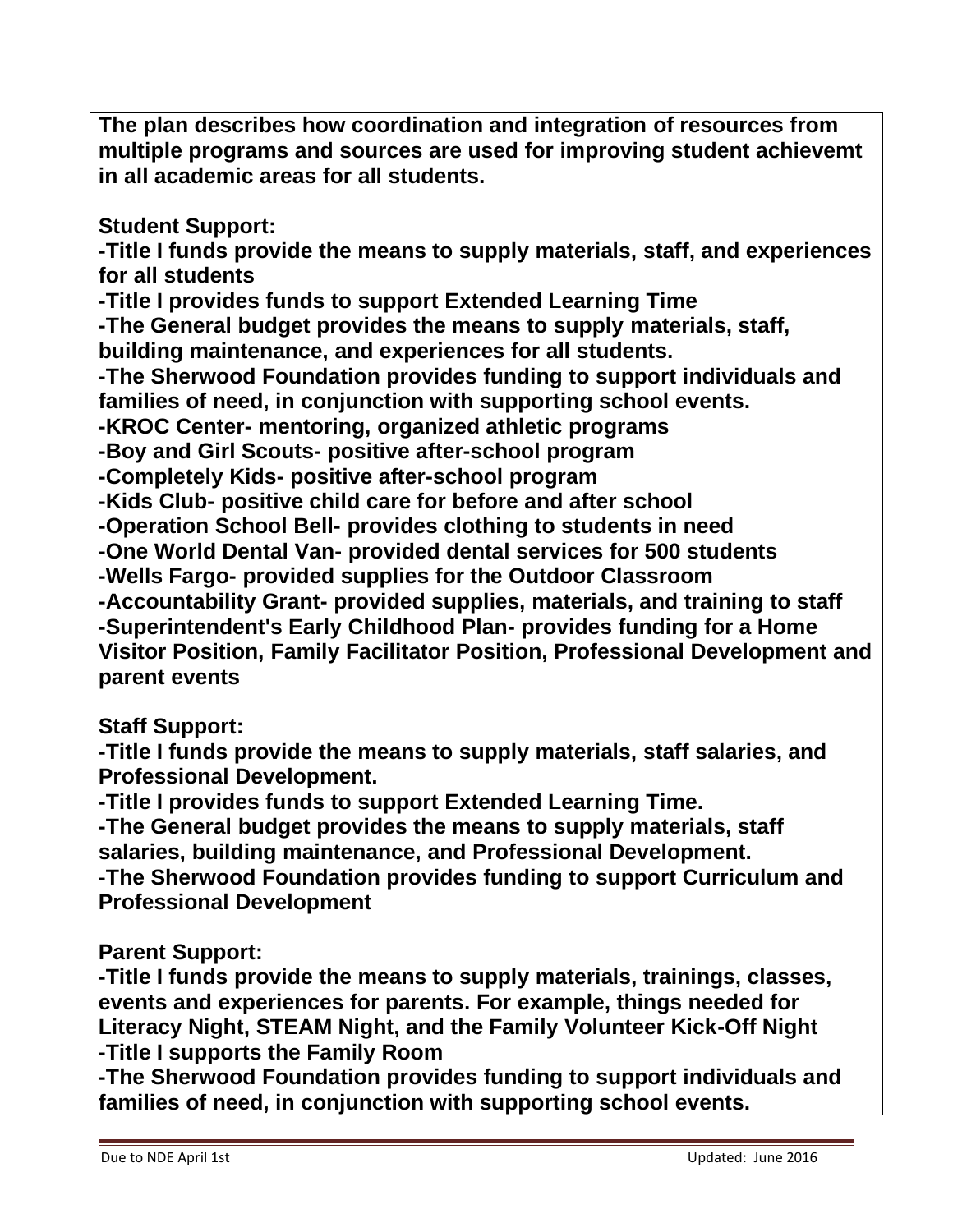**-Lutheran Family Services Family Liaisons -Superintendent's Early Childhood Plan provides support in the form of a Home Visitor, Family Facilitator, and Educational Facilitator -Project Harmony provides support and training for parents**

**8.2** *Please provide a narrative below explaining how community resource(s) is/are used to support student learning. Supporting documentation may also be placed in the corresponding folder.*

**The school and community, through coordination and integration of Federal, State, and local services and programs work together as partners in supporting high achievement for all students.** 

**-On-site social worker- works directly with students and families providing assistance as needed**

**-Adopt-A-School Partners- provide volunteers, materials, and funds to enhance learning experiences for students. The following are our Adopt-A-School Partners:**

 **\*Guaca Maya Restaurant**

 **\*Hy-Vee**

 **\*Block 16 Restaurant**

 **\*Emerald Limousine**

 **\*Boys and Girls Club of America**

 **\*McDonalds**

 **\*Antartica**

 **\*Wells Fargo Bank**

 **\*Boy and Girl Scouts of America**

 **\*Nature Explore**

 **\*Kids Can Community Center**

 **\*Bellevue Berry Farm**

 **\*Centris Bank**

 **\*Corner Kick Restaurant**

 **\*Calvary Christian Church**

**-TeamMates Mentoring-a mentoring program serving students grades 4 through high school graduation**

**-South High students volunteer time serving as a classroom support and student mentors**

**-Assistance League of Omaha-Operation School Bell**

**-School Based Health Centers- One World Dental Van**

**-Creighton Pharmacy Students**

**-South Omaha Boys and Girls Club**